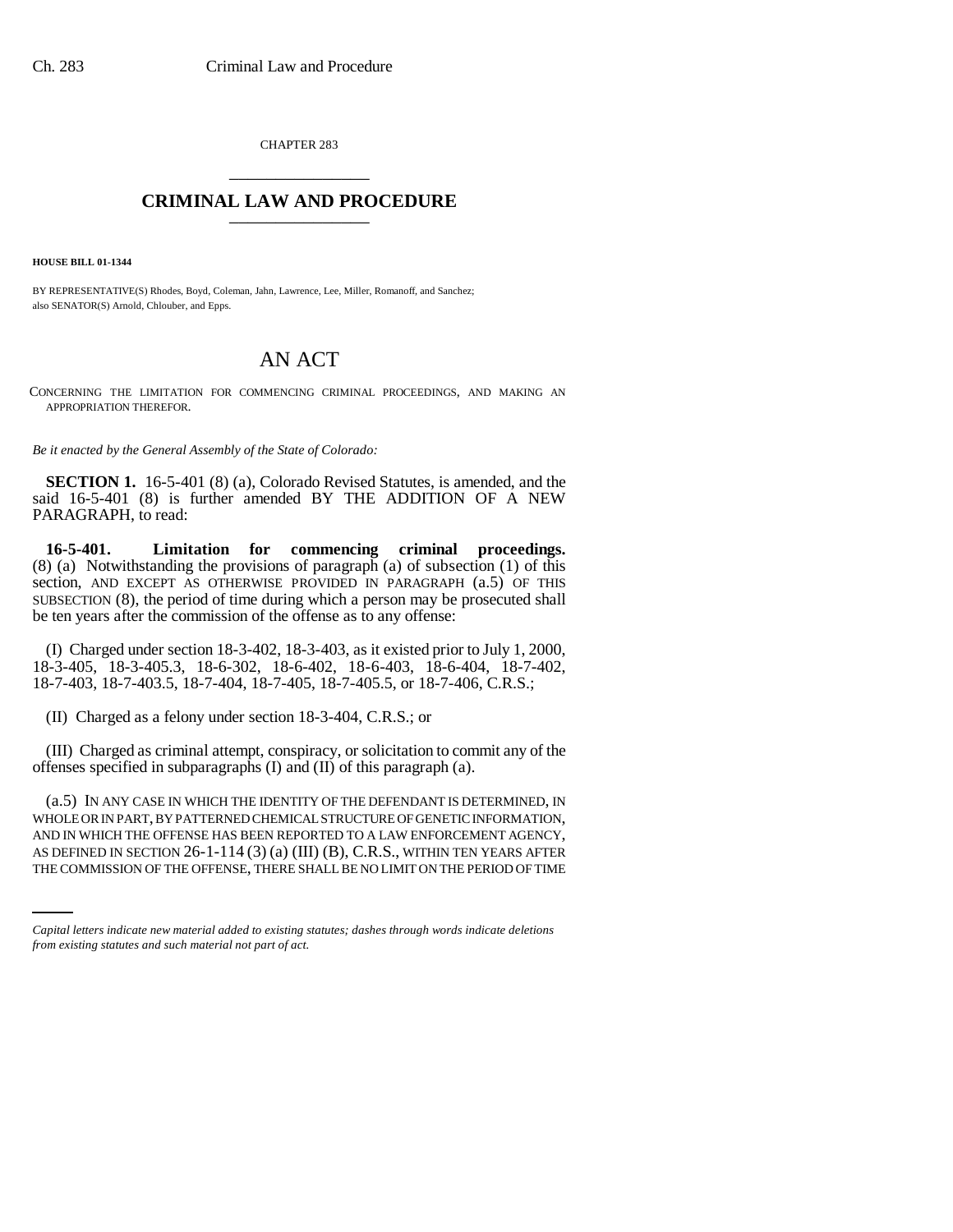DURING WHICH A PERSON MAY BE PROSECUTED AFTER THE COMMISSION OF THE OFFENSE AS TO ANY OFFENSE CHARGED:

(I) UNDER SECTION 18-3-402, 18-3-403, AS IT EXISTED PRIOR TO JULY 1, 2000, 18-3-405, 18-3-405.3, OR 18-6-302, C.R.S.; OR

(II) AS CRIMINAL ATTEMPT, CONSPIRACY, OR SOLICITATION TO COMMIT ANY OF THE OFFENSES SPECIFIED IN SUBPARAGRAPH (I) OF THIS PARAGRAPH (a.5).

**SECTION 2.** Part 1 of article 1 of title 17, Colorado Revised Statutes, is amended BY THE ADDITION OF A NEW SECTION to read:

**17-1-133. Appropriation to comply with section 2-2-703 - HB 01-1344.** (1) PURSUANT TO SECTION 2-2-703, C.R.S., THE FOLLOWING STATUTORY APPROPRIATIONS, OR SO MUCH THEREOF AS MAY BE NECESSARY, ARE MADE IN ORDER TO IMPLEMENT H.B. 01-1344, ENACTED AT THE FIRST REGULAR SESSION OF THE SIXTY-THIRD GENERAL ASSEMBLY:

(a) FOR THE FISCAL YEAR BEGINNING JULY 1, 2001, IN ADDITION TO ANY OTHER APPROPRIATION, THERE IS HEREBY APPROPRIATED FROM THE CAPITAL CONSTRUCTION FUND CREATED IN SECTION 24-75-302, C.R.S., TO THE CORRECTIONS EXPANSION RESERVE FUND CREATED IN SECTION 17-1-116, THE SUM OF SIXTY-NINE THOUSAND FOUR HUNDRED SIXTY-SEVEN DOLLARS (\$69,467).

(b) FOR THE FISCAL YEAR BEGINNING JULY 1, 2002, IN ADDITION TO ANY OTHER APPROPRIATION, THERE IS HEREBY APPROPRIATED TO THE DEPARTMENT OF CORRECTIONS, OUT OF ANY MONEYS IN THE GENERAL FUND NOT OTHERWISE APPROPRIATED, THE SUM OF TWENTY-SIX THOUSAND SIX HUNDRED EIGHTY-NINE DOLLARS (\$26,689).

(c) FOR THE FISCAL YEAR BEGINNING JULY 1, 2003, IN ADDITION TO ANY OTHER APPROPRIATION, THERE IS HEREBY APPROPRIATED TO THE DEPARTMENT OF CORRECTIONS, OUT OF ANY MONEYS IN THE GENERAL FUND NOT OTHERWISE APPROPRIATED, THE SUM OF TWENTY-SIX THOUSAND SIX HUNDRED EIGHTY-NINE DOLLARS (\$26,689).

(d) FOR THE FISCAL YEAR BEGINNING JULY 1, 2004, IN ADDITION TO ANY OTHER APPROPRIATION, THERE IS HEREBY APPROPRIATED TO THE DEPARTMENT OF CORRECTIONS, OUT OF ANY MONEYS IN THE GENERAL FUND NOT OTHERWISE APPROPRIATED, THE SUM OF TWENTY-SIX THOUSAND SIX HUNDRED EIGHTY-NINE DOLLARS (\$26,689).

(e) FOR THE FISCAL YEAR BEGINNING JULY 1, 2005, IN ADDITION TO ANY OTHER APPROPRIATION, THERE IS HEREBY APPROPRIATED TO THE DEPARTMENT OF CORRECTIONS, OUT OF ANY MONEYS IN THE GENERAL FUND NOT OTHERWISE APPROPRIATED, THE SUM OF TWENTY-SIX THOUSAND SIX HUNDRED EIGHTY-NINE DOLLARS (\$26,689).

**SECTION 3.** 24-75-302 (2) (n), Colorado Revised Statutes, is amended to read:

**24-75-302. Capital construction fund - capital assessment fees - calculation.**